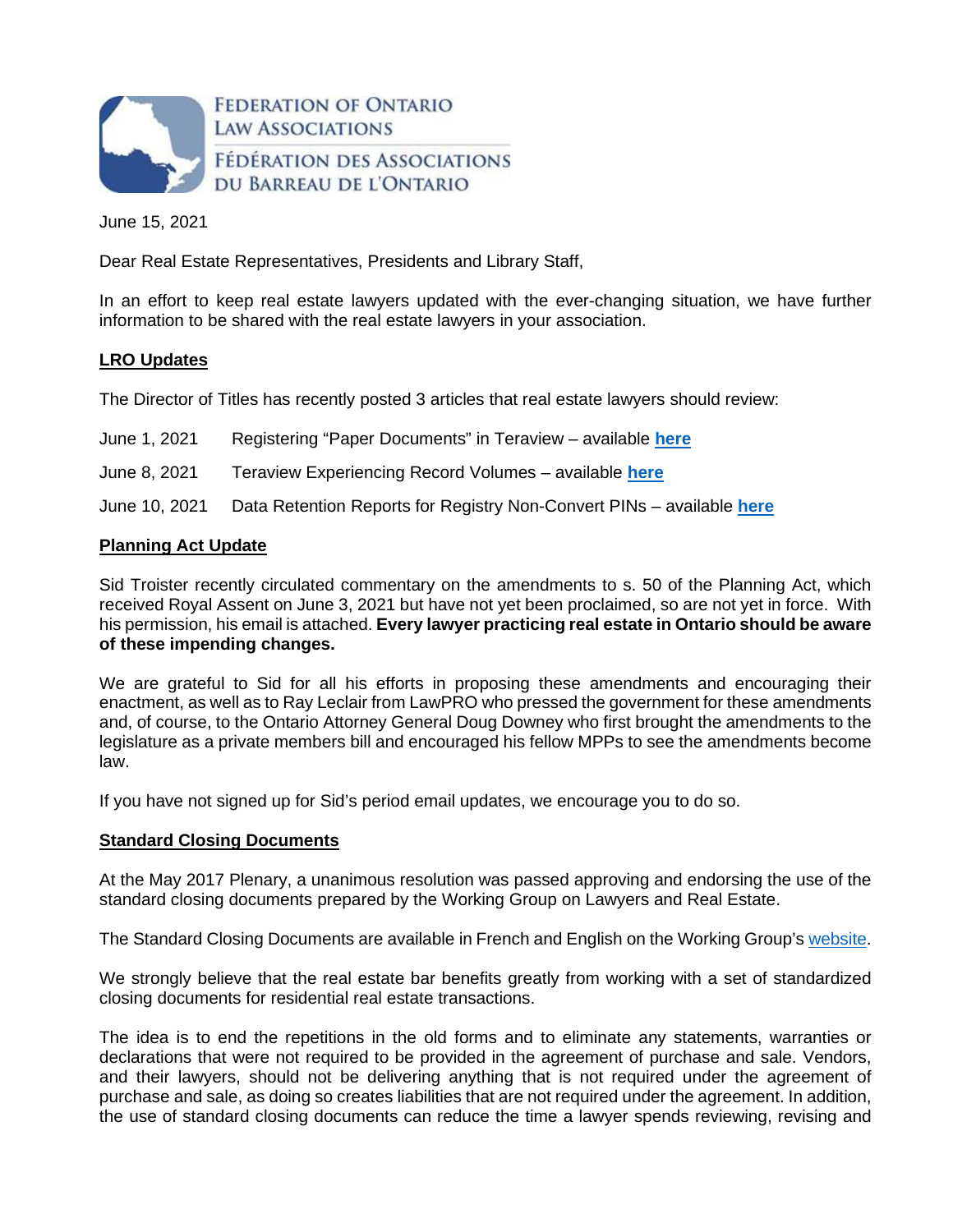negotiating closing documents.

The following additional benefits are noted by the Working Group in the [Rationale Document](https://static1.squarespace.com/static/5977915f893fc02caad30837/t/5a86fb774192028861480a38/1518795642900/Rationale+Document.pdf) for the standard closing documents:

- 1. Less paper, no repetition and more efficiencies, as the content of the documents can easily be confirmed as being either unamended or modified;
- 2. Less time needed to negotiate the content of closing documents;
- 3. Adherence to province-wide standards;
- 4. Client's rights and obligations are protected based on the agreement of purchase and sale;
- 5. Either party can easily prepare the documents for the other side; and
- 6. No need to delete inapplicable paragraphs as they are worded conditionally.

Notwithstanding their clear utility to the lawyer and the clients, the standard closing documents have not been fully adopted across the province, and FOLA has agreed to promote their use by all counties and districts in the province.

Letters of Support for this initiative from [LawPRO](https://img1.wsimg.com/blobby/go/63f6349d-d85d-4511-bc5f-4314d54b45d0/downloads/1cog752g4_693113.pdf?ver=1623761662017) and the [Director of Titles](https://img1.wsimg.com/blobby/go/63f6349d-d85d-4511-bc5f-4314d54b45d0/downloads/1cog756d3_360221.pdf?ver=1623761662017) for the Province can be found at these links.

We are calling on the local real estate representatives of each county and district to encourage the use of the standard closing documents within their association and to notify us once their association has adopted the documents for use.

If and when we receive further information of interest to the real estate bar, we will pass it along.

Stay up to date with FOLA's real estate information at<https://fola.ca/real-estate-law>.

# *Merredith MacLennan and Eldon Horner*  FOLA Real Estate Co-Chairs

Please note: The information provided herein is of a general nature only and is not intended to provide legal advice.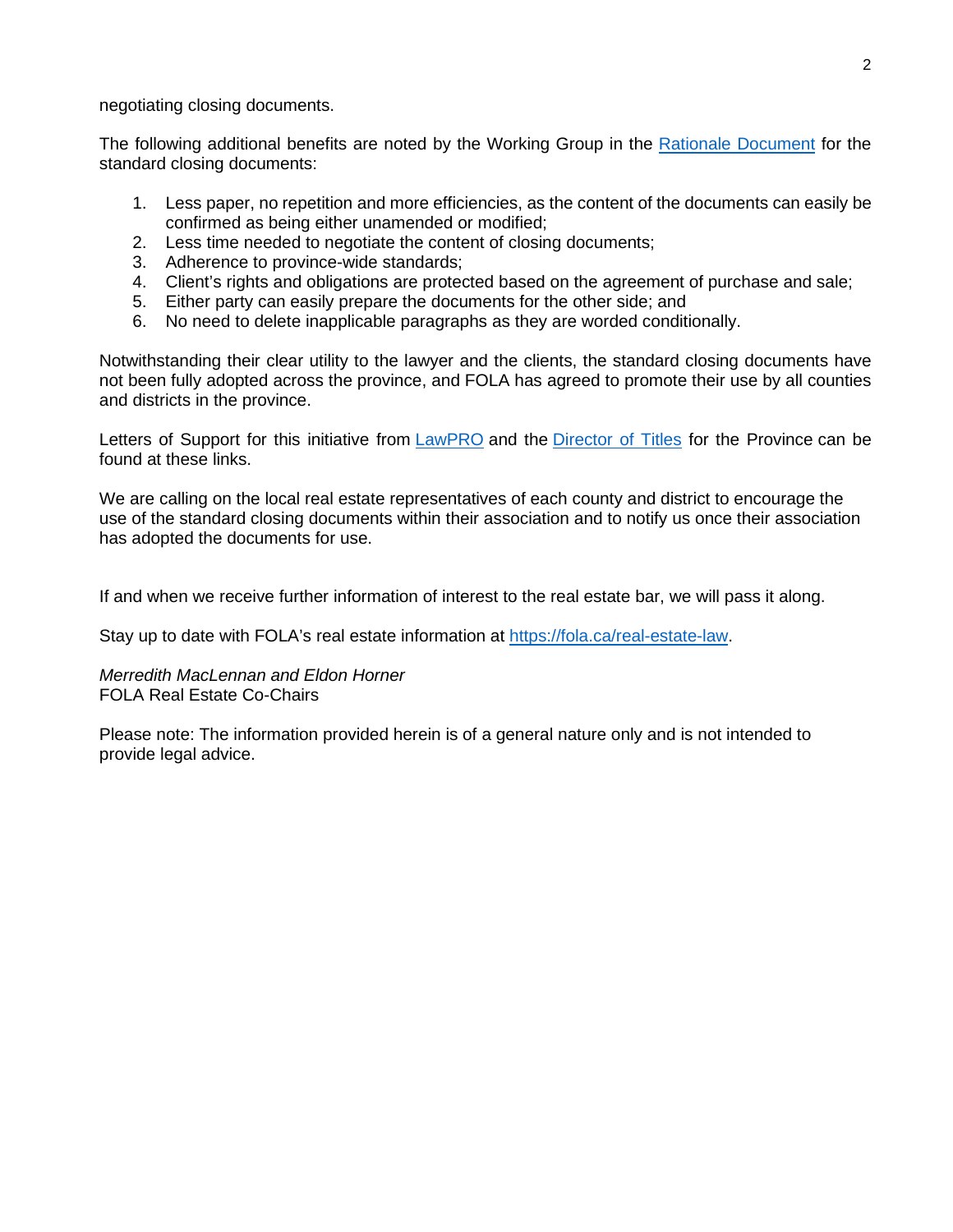# **Merredith MacLennan**

| From:    | Sidney H. Troister, LSM <stroister@torkinmanes.com></stroister@torkinmanes.com> |
|----------|---------------------------------------------------------------------------------|
| Sent:    | June 6, 2021 3:50 PM                                                            |
| To:      | Sidney H. Troister, LSM                                                         |
| Subject: | Real estate bulletin June 6, 2021-Planning Act amendments get Royal Assent      |

Bill 276 on which I reported previously containing amendments to section 50 of the *Planning Act* received Royal Assent on June 3, 2021. Once again, my thanks (it should be our collective thanks) to Doug Downey who was prepared to sponsor these amendments in the legislature with his private Bill 88 and then press the issue with the Ministry of Municipal Affairs and Housing to see the amendments become law. On this and so many other things he has accomplished as MPP and AG, count on a real estate lawyer to make things happen.

The only remaining issue is proclamation which is when the amendments will actually be law.

The good news is that the amendments were enacted. The less than good news is when it will be effective and what it means for retroactivity.

There are two aspects to the amendments: the legal ones (that affect good title) which should be effective immediately and the procedural ones that may require consenting authorities to adjust and reconsider their internal practices.

I have been trying to impress on the Ministry that the amendments relating to compliance with the *Planning Act* should be effective now and not be deferred since they do not affect the operations of the consenting authorities but we shall have to wait and see what they do. In the meantime, there will be more *Planning Act* errors and issues arising that could be avoided between now and a delayed proclamation.

Second, the question is retroactivity. The Ministry took the view with me that legislation is generally not retroactive. Rather than have them specify that it was not retroactive, (their preference, in response to my request that retroactivity be specified), I chose to take that off the table and keep the legislation silent. Like the retroactivity of subsection (12), the "once a consent always a consent" provision and its applicability to pre 1979 consents, it may be better to simply allow lawyers to make their own decision on retroactivity of the new amendments (because they are all so logical) and complete a transaction signing the *Planning Act* statements. That is my view at least.

You can be your own planning and compliance decision maker given that in all likelihood, there is no breach of planning principles involved in your doing so. Put another way, if you find in your historical search of title an apparent contravention of the *Planning Act*, you can make your own decision on whether the act speaks with a curative intention and a logical result. Given that the Ministry has recognized that the prohibitions in the act should not apply to certain specific situations, it would be logical that whether they happen or happened before or after the amendments become effective should make no practical difference. The past contraventions of the act were unintended consequences and of no relevance to planning principles. That is my view—practical, common sense. Lawyer it as you see fit.

What are the amendments?

The legal amendments that affect title and the validity of documents:

1. The *Acchione* problem is fixed. Land abutting land previously conveyed with consent is a separately conveyable parcel of land.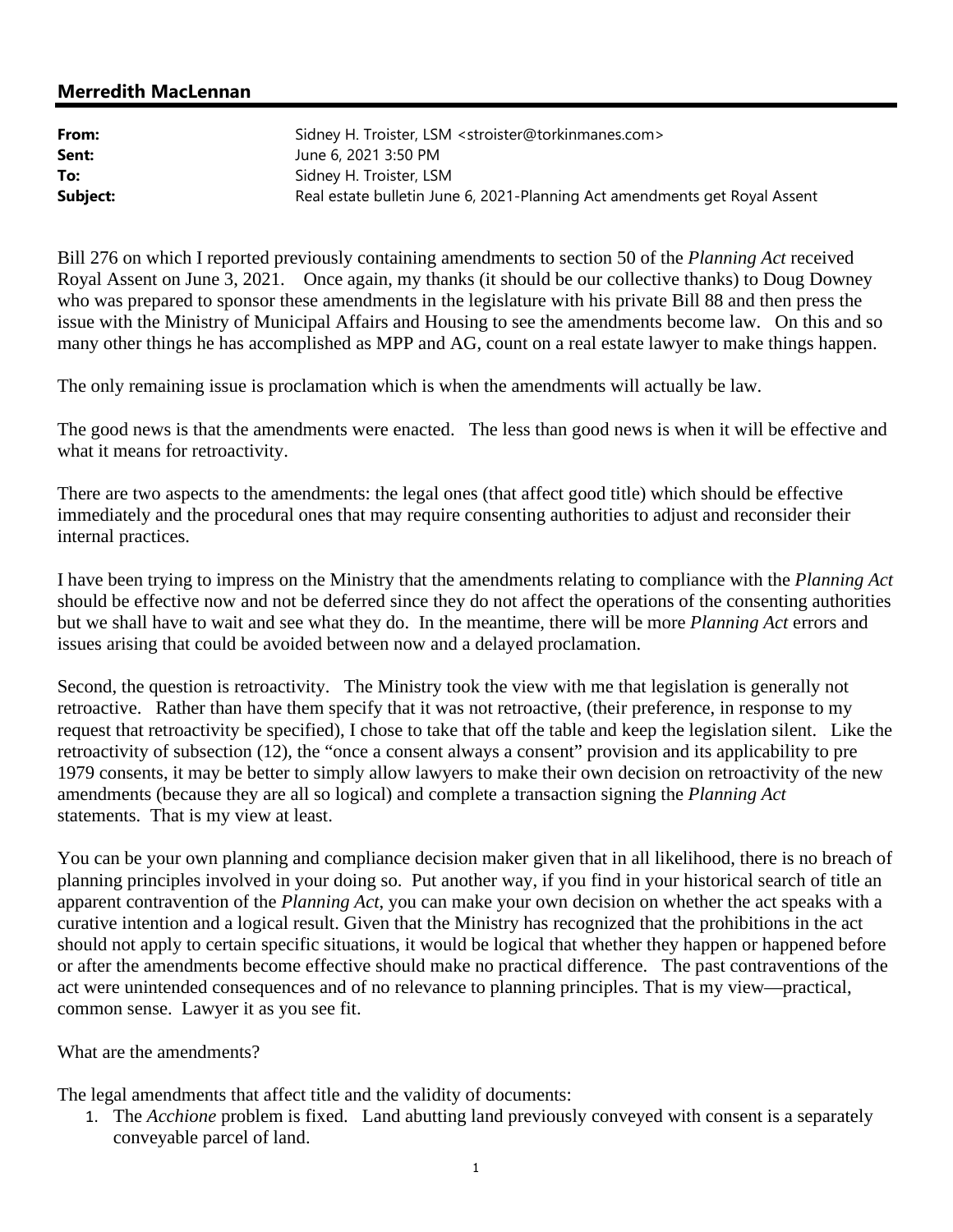- 2. Land abutting a condominium plan is a separate parcel of land regardless of the ownership of units in the condominium.
- 3. "Retained land" as defined in the act is a separate parcel of land.
- 4. No merger on the death of a joint tenant. Finally, fairness and logic.
- 5. No consent required for outdoor leased spaces adjacent to a long term lease of part of a building or structure.
- 6. Clarification of the effect of a transfer with the 3 Planning Act statements.
- 7. Compliance with zoning and official plan is not mandatory for validation of title applications under section 57.

The procedural amendments:

- 1. Amendments can be made to applications for consent up until decision. No new application is required.
- 2. Consent conditions must be satisfied within 2 years of decision instead of one year. (This is an adjustment from the original act which allowed an applicant to apply for a further one year extension. Now, it is an automatic two years to satisfy conditions.) This should help with delays in getting conditions satisfied
- 3. An applicant is entitled to a consent certificate for both the severed land and the retained land. This is big. Probably unnecessary in most cases where severed properties will be sold to third parties, but sometimes advisable. No need to do work arounds with 1% transfers, etc.
- 4. A previously given unstipulated consent can be canceled by a consenting authority on application by an owner. This will facilitate in rare cases, lot addition consent applications, and cross lot developments where one part was previously conveyed with consent. This avoids the *Re Furlong* work around of conveying one square foot to a municipality.
- 5. Purchasers under agreements of purchase and sale can apply for consent.
- 6. Life leases of parts of buildings don't require consents.

The amendments are set out in schedule 24 to the *Supporting Recovery and Competitiveness Act, 2021.*

Most important, while they received Royal Assent, they are not yet effective and won't be until proclaimed. Hopefully, sooner rather than later.

Do I think that other amendments to section 50 of the *Planning Act* that will assist us real estate lawyers and the public are possible*?* Considering that it took 21 years since the amendments were first suggested and the persistence of the Attorney General Doug Downey to introduce his private members bill and then as Attorney General to get the Ministry of Municipal Affairs and Housing to pay attention, I would say the likelihood of more changes to the planning regime as it affects titles in Ontario is highly remote.

Is there more to be done? Absolutely. The Provincial Policy Statement that overrides planning needs revision to recognize that the *Planning Act* affects title and land ownership and in that regard, it should give discretion to consenting authorities to grant consents where it is fair to do so and where a merger has inadvertently occurred due to an error in conveyancing. It needs to recognize that every consent application is not an application to create new parcels of land and that sometimes, consent applications are needed to reinstate existing *de facto* separate properties. Every title merger does not eliminate separately existing properties. Legal non-conforming uses should be stated to comply with the *Planning Act* and zoning bylaws to avoid the necessity of minor variance applications where no development is occurring and yet validation or consent is required. Will such amendments happen? I will be surprised unless there is a political will to make it happen. It took only 21 years to do what was right, fair, sensible and logical. I am not so sure that I will be around for another 21 years to see more changes. :)

To all my readers, keep healthy, get your shots, have a safe summer.